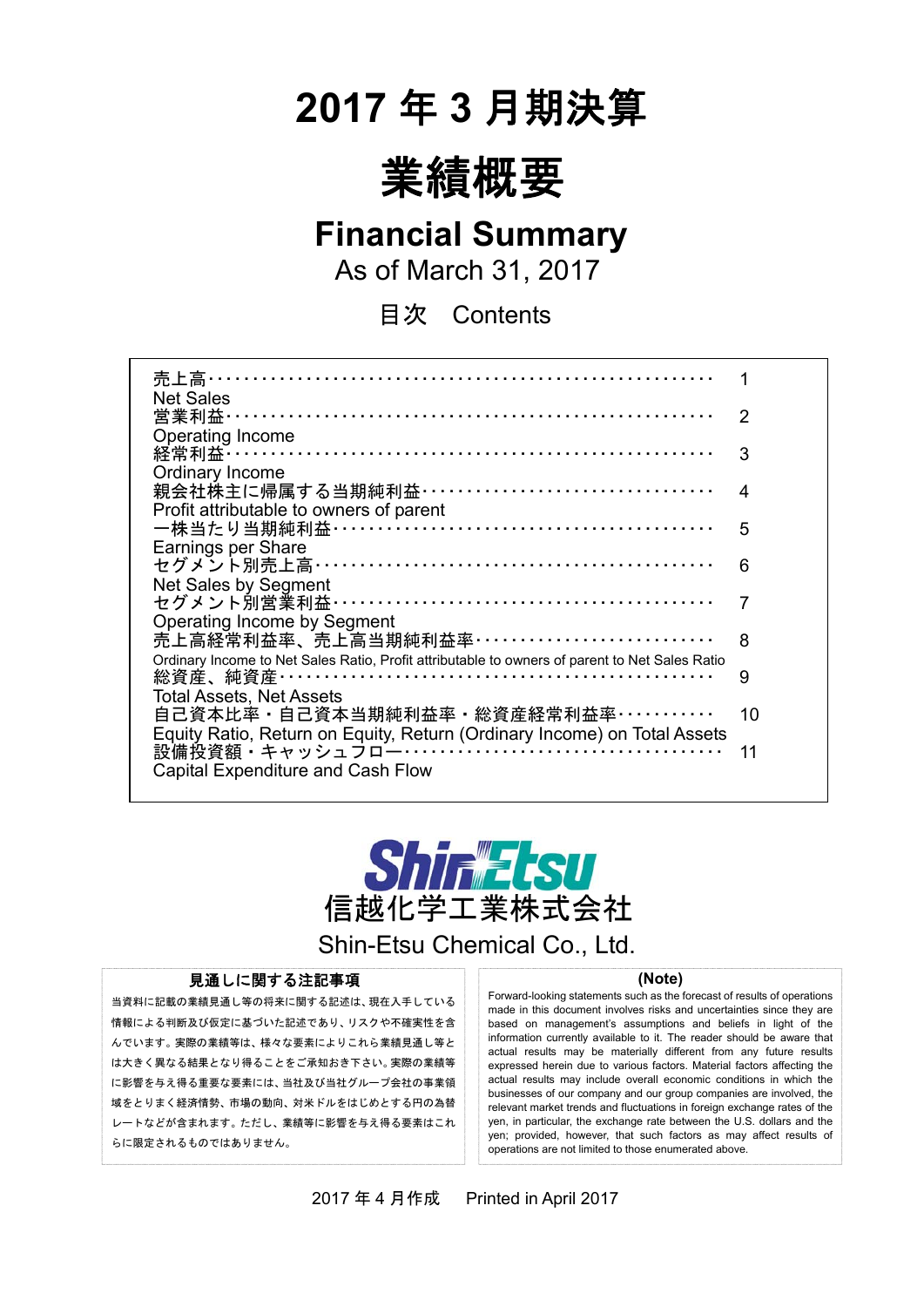

## 売上高 Net Sales

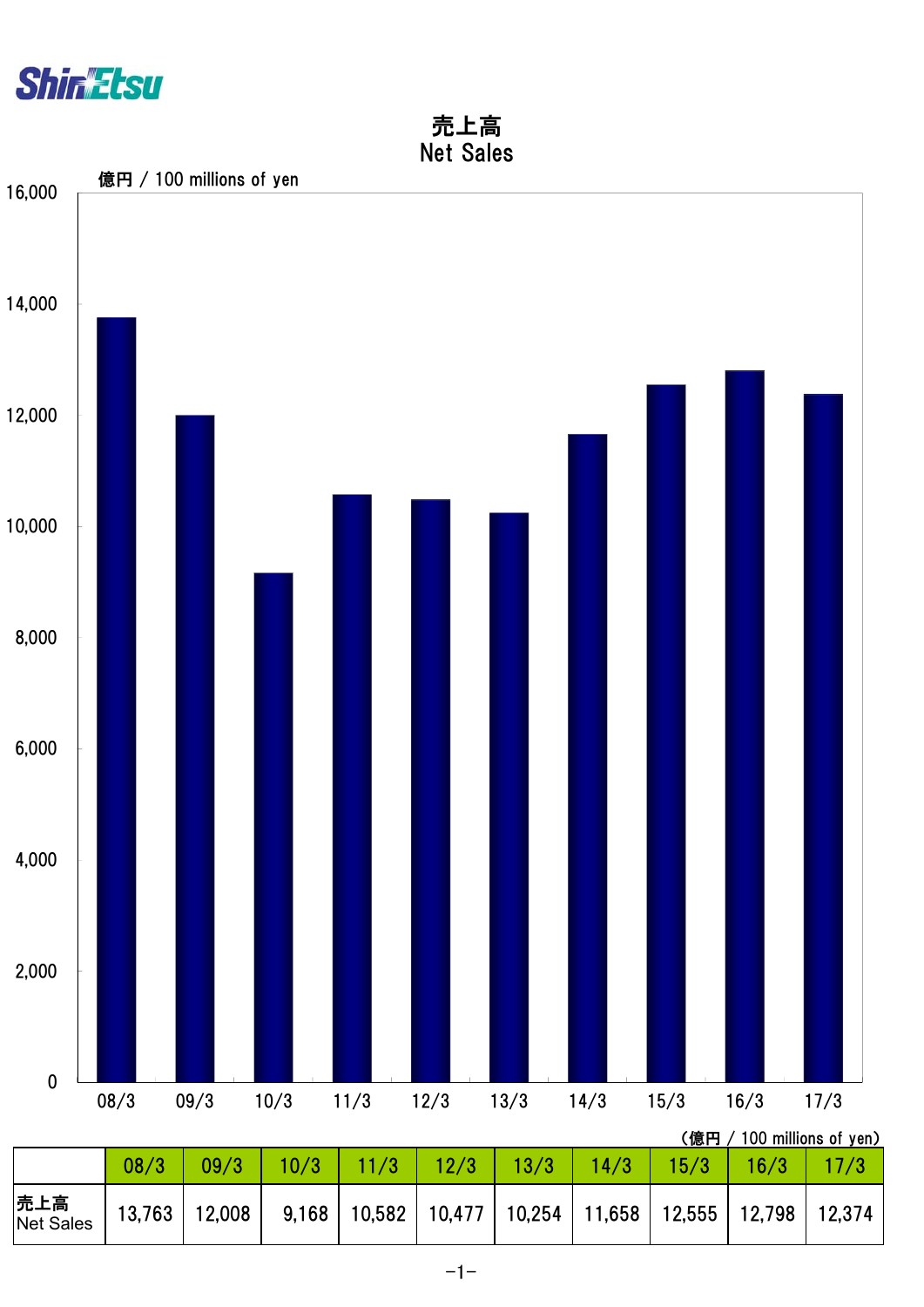

 Operating Income 営業利益

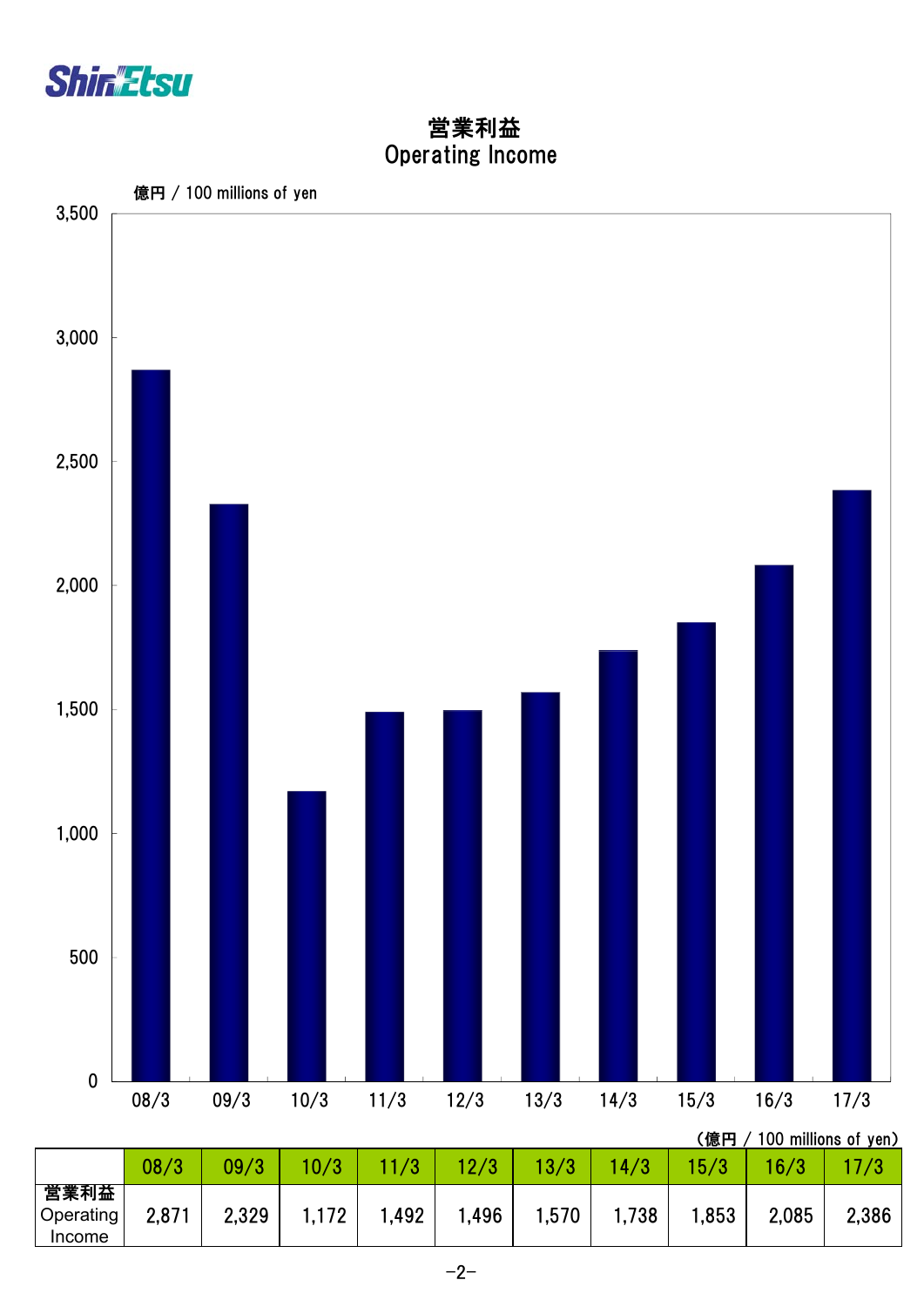

 Ordinary Income 経常利益

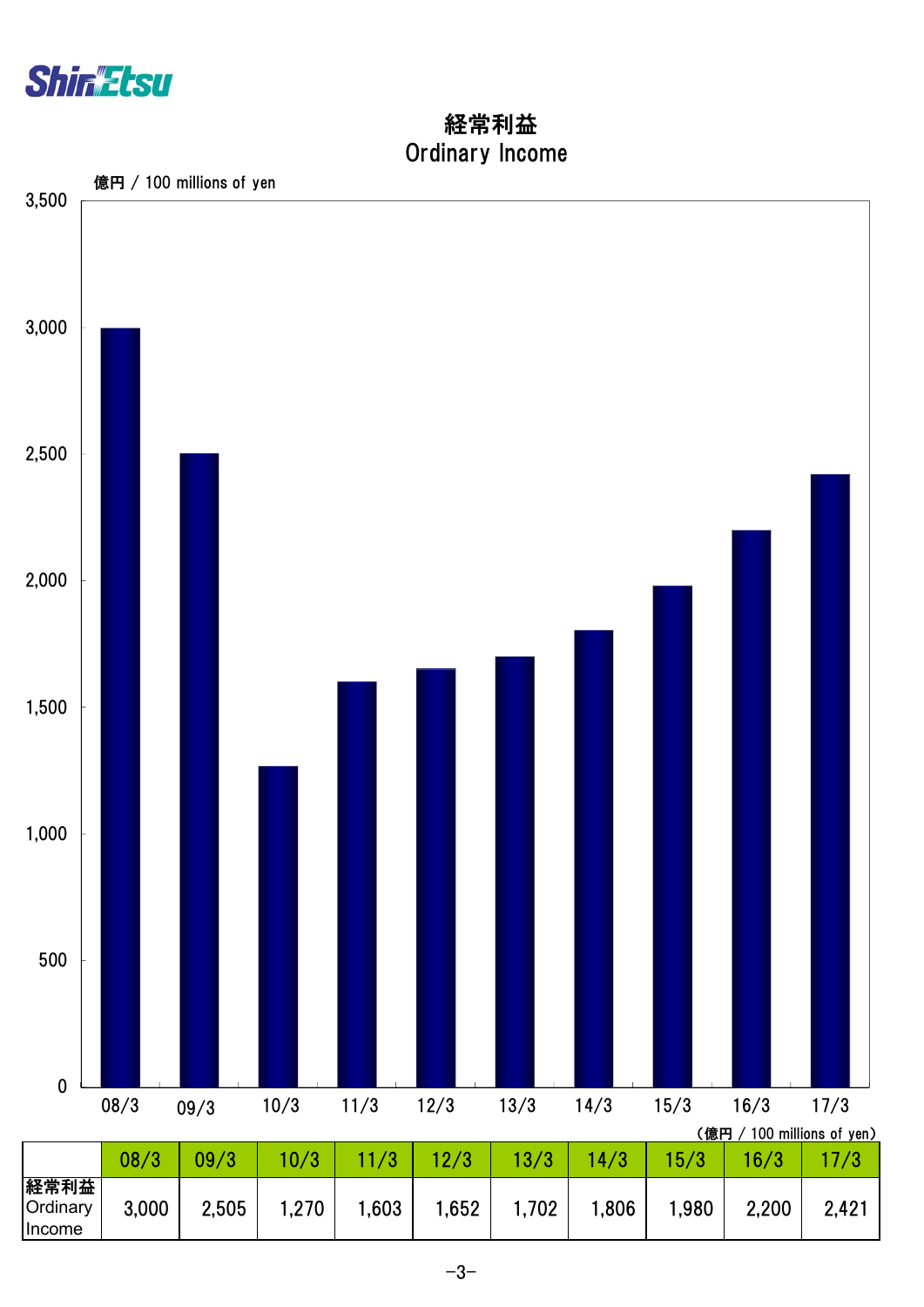

owners of parent

## 親会社株主に帰属する当期純利益 Profit attributable to owners of parent

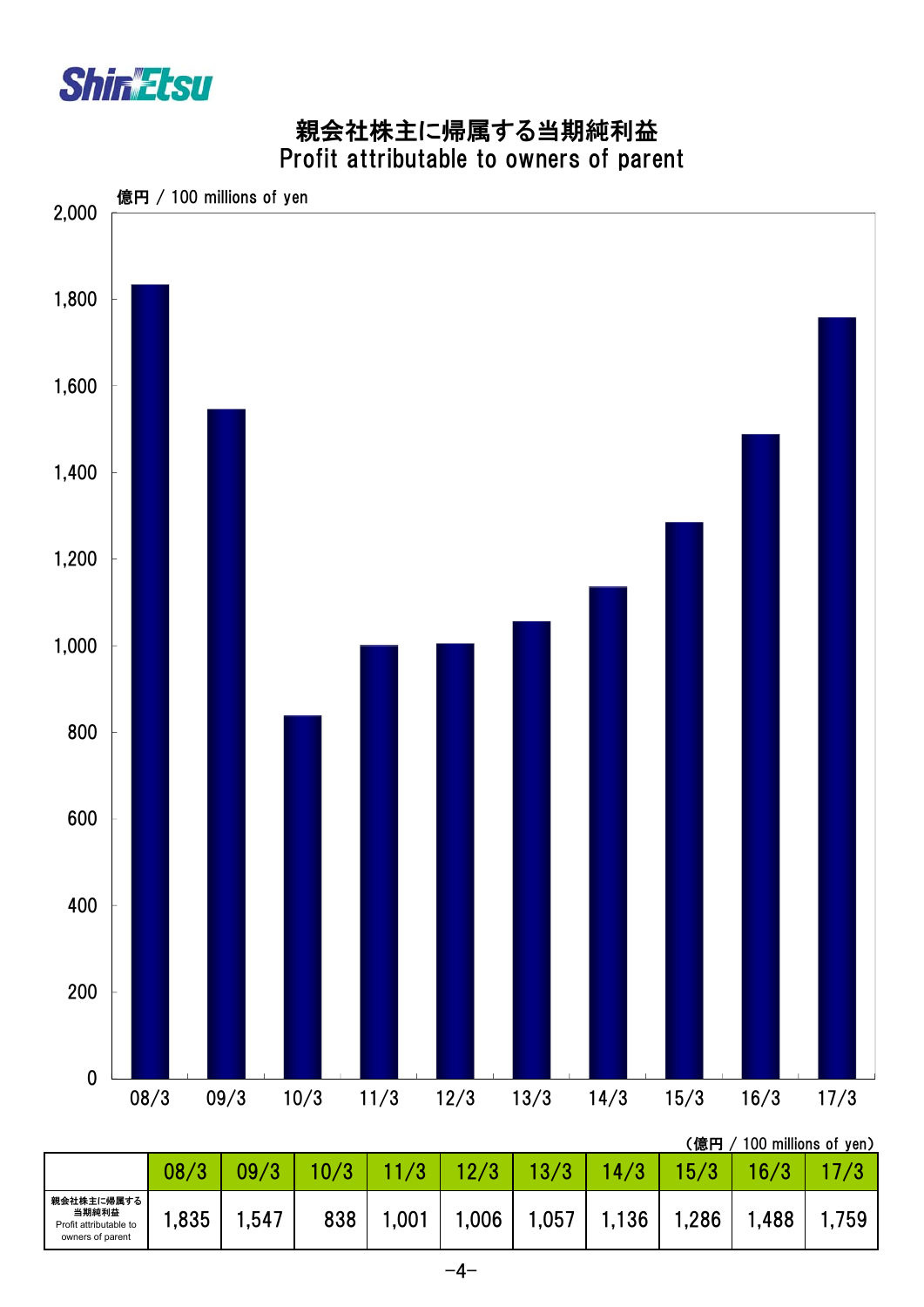



|                                         |        |        |        |               |      |        |        |        |        | \\\J\J\V\\J |
|-----------------------------------------|--------|--------|--------|---------------|------|--------|--------|--------|--------|-------------|
|                                         | 08/3   | 09/3   | 10/3   | 11/3          | 12/3 | 13/3   | 14/3   | 15/3   | 16/3   |             |
| 一株当たり<br>当期純利益<br>Earnings per<br>Share | 426.63 | 362.39 | 197.53 | 235.80 237.03 |      | 248.94 | 267.20 | 302.05 | 349.46 | 412.86      |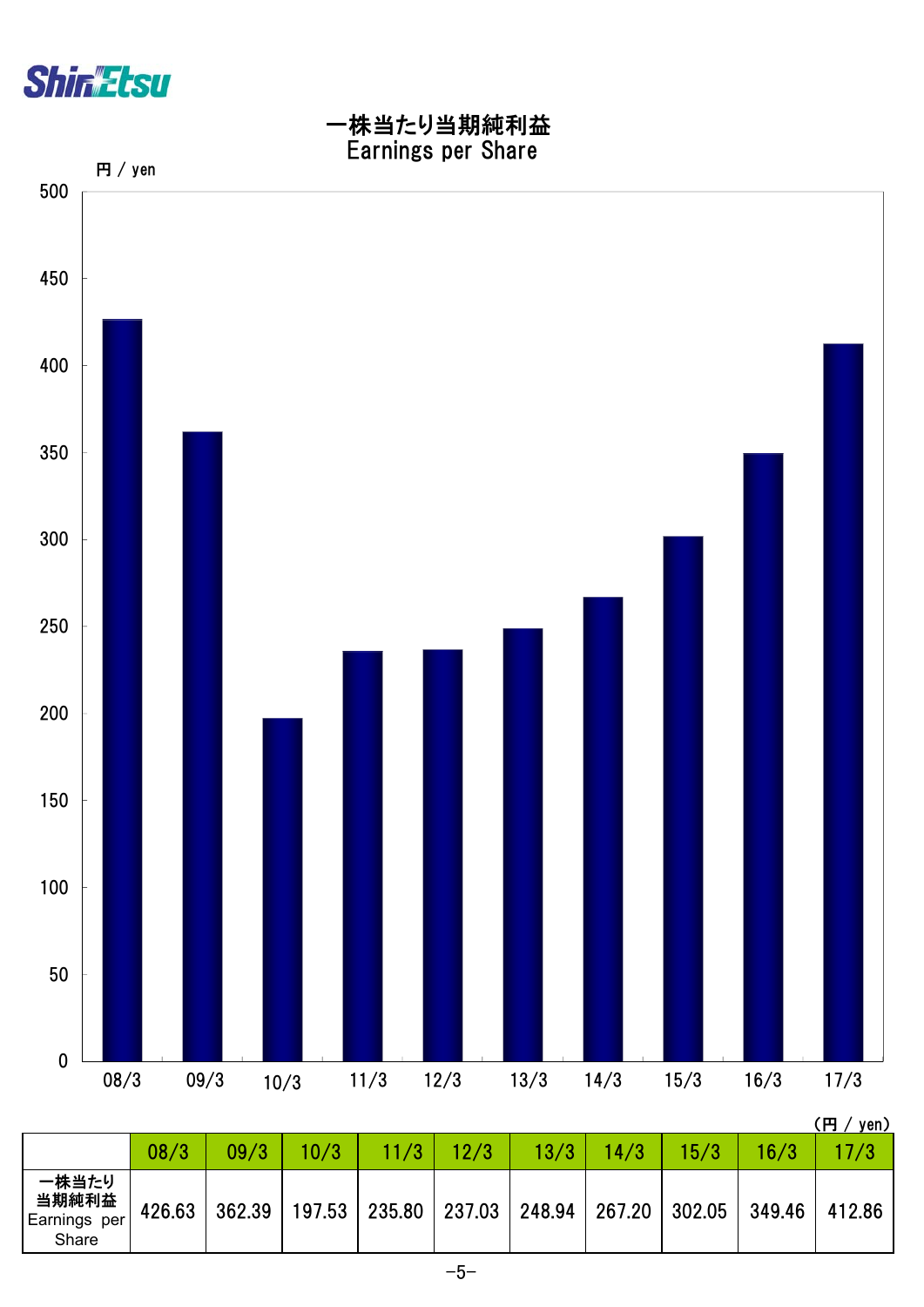

# セグメント別売上高

Net Sales by Segment



|                                                      | 08/3  | 09/3  | 10/3  |
|------------------------------------------------------|-------|-------|-------|
| 有機・無機化学品<br>Organic and<br>Inorganic<br>Chemicals    | 7,010 | 6.291 | 5,090 |
| 電子材料<br>Electronics<br>Materials                     | 5.646 | 4,675 | 3.171 |
| 機能材料その他<br><b>Functional Materials</b><br>and Others | 1.106 | 1,041 | 906   |

※1 2011年3月期より「セグメント情報等の開示に関する 会計基準」に従い、セグメントを変更いたしました。 (From 2011 onward the business segments are in the new structure due to applying to the changes of Japanese Accounting standard.)

※2 2010年3月期は、新・旧セグメント両方で表記しています。 (The result for FY2010 is shown in both previous structure and new structure.)

※3 2017年3月期第3四半期より「その他関連事業」の名称を 「加工・商事・技術サービス」に変更いたしました。 (From the Third Quarter of FY2017, the name of "Divesified Business" has been changed to "Processing, Trading & Specialized Services Business".)

Semiconductor Silicon Business

#### 電子・機能材料  $\blacksquare$

- Electronics & Functional Materials Business
- 加工・商事・技術サービス  $\overline{\phantom{a}}$ Processing, Trading & Specialized Services Business

|                                                                                                                |       |                                                            | Processing, Frauing & Specialized Services Duslifess                    |       |       |       |       |       | (億円 / |       | 100 millions of yen) |
|----------------------------------------------------------------------------------------------------------------|-------|------------------------------------------------------------|-------------------------------------------------------------------------|-------|-------|-------|-------|-------|-------|-------|----------------------|
| 08/3                                                                                                           | 09/3  | 10/3                                                       |                                                                         | 10/3  | 11/3  | 12/3  | 13/3  | 14/3  | 15/3  | 16/3  | 17/3                 |
| 7,010                                                                                                          | 6,291 | 5,090                                                      | 塩ビ・化成品<br>IPVC/Chlor-Alkali Business                                    | 2,377 | 2,835 | 3,240 | 3,436 | 4,278 | 4,526 | 4.417 | 4.116                |
| 5,646                                                                                                          | 4,675 | 3.171                                                      | シリコーン<br><b>Silicones Business</b>                                      | 1,223 | 1,430 | 1,354 | 1.290 | 1,564 | 1.774 | 1.877 | 1,792                |
| 1.106                                                                                                          | 1.041 | 906                                                        | 機能性化学品<br><b>Specialty Chemicals Business</b>                           | 804   | 835   | 871   | 835   | 1.032 | 1.123 | 1,168 | 1.080                |
|                                                                                                                |       | 「セグメント情報等の開示に関する<br>、セグメントを変更いたしました。                       | 半導体シリコン<br>lSemiconductor Silicon<br><b>Business</b>                    | 2,540 | 2,837 | 2,296 | 2.024 | 2,132 | 2,300 | 2.433 | 2.526                |
| d the business segments are in the new<br>applying to the changes of Japanese<br>dard.)<br>新・旧セグメント両方で表記しています。 |       | 電子・機能材料<br>lElectronics & Functional<br>Materials Business | 1,137                                                                   | 1,413 | 1,777 | 1.827 | 1.709 | 1.835 | 1,867 | 1,879 |                      |
| :010 is shown in both previous structure<br>e.)<br>四半期より「その他関連事業」の名称を<br>ト―ビス」に変更いたしました。                       |       |                                                            | 加工・商事・技術サービス <br>Processing, Trading &<br>Specialized Services Business | 1,084 | 1.229 | 936   | 839   | 941   | 995   | 1,034 | 979                  |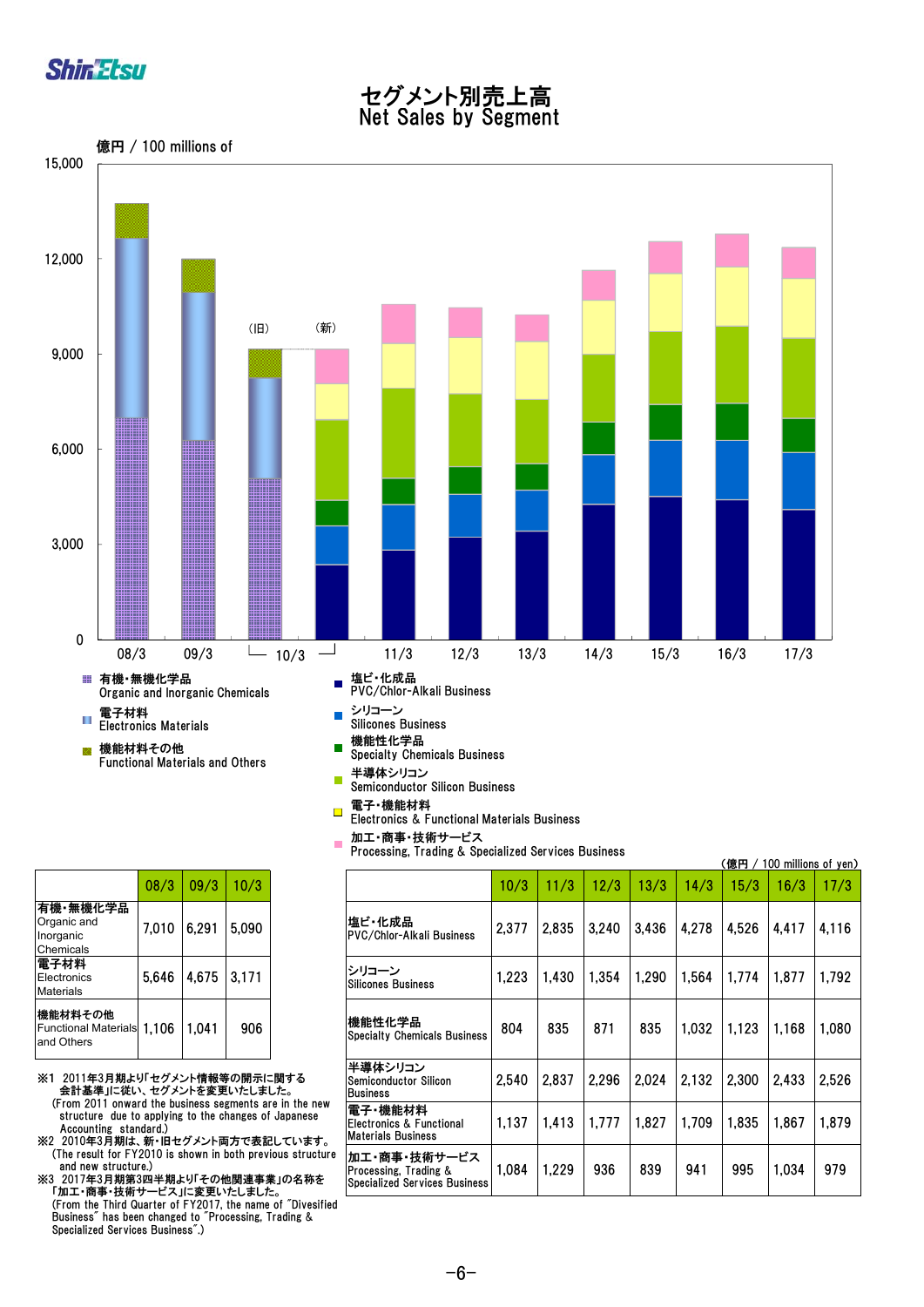

### セグメント別営業利益 Operating Income by Segment

億円 / 100 millions of yen



- 機能材料その他 Functional Materials and Others
- 機能性化学品 Specialty Chemicals Business
- $\overline{\mathcal{C}}$
- 半導体シリコン Semiconductor Silicon Business
- 電子・機能材料<br>Electronics & Functional Materials Business  $\overline{\phantom{a}}$
- 加工・商事・技術サービス  $\overline{\phantom{a}}$
- Processing, Trading & Specialized Services Business

|                                                                                                                                              |       |                                       |                                                                  | Processing, Trading & Specialized Services Business                           |      |      |      |      |      | (億円/ | 100 millions of yen) |      |
|----------------------------------------------------------------------------------------------------------------------------------------------|-------|---------------------------------------|------------------------------------------------------------------|-------------------------------------------------------------------------------|------|------|------|------|------|------|----------------------|------|
| 08/3                                                                                                                                         | 09/3  | 10/3                                  |                                                                  |                                                                               | 10/3 | 11/3 | 12/3 | 13/3 | 14/3 | 15/3 | 16/3                 | 17/3 |
| 994                                                                                                                                          | 951   | 610                                   |                                                                  | 塩ビ・化成品<br><b>PVC/Chlor-Alkali Business</b>                                    | 195  | 196  | 236  | 455  | 601  | 502  | 446                  | 531  |
| 1,621                                                                                                                                        | 1.122 | 395                                   |                                                                  | シリコーン<br><b>Silicones Business</b>                                            | 249  | 340  | 336  | 286  | 318  | 334  | 415                  | 425  |
| 260                                                                                                                                          | 257   | 180                                   |                                                                  | 機能性化学品<br><b>Specialty Chemicals Business</b>                                 | 139  | 129  | 146  | 144  | 127  | 152  | 181                  | 222  |
| り「セグメント情報等の開示に関する<br>ヽ、セグメントを変更いたしました。<br>rd the business segments are in the new                                                            |       | p applying to the changes of Japanese | 半導体シリコン<br>Semiconductor Silicon<br><b>Business</b>              | 226                                                                           | 388  | 343  | 219  | 244  | 356  | 469  | 559                  |      |
| ndard.)<br>re.)                                                                                                                              |       |                                       | 、新・旧セグメント両方で表記しています。<br>2010 is shown in both previous structure | 電子·機能材料<br>Electronics & Functional<br><b>Materials Business</b>              | 307  | 361  | 381  | 408  | 409  | 462  | 514                  | 552  |
| 3四半期より「その他関連事業」の名称を<br>サービス」に変更いたしました。<br>uarter of FY2017, the name of "Divesified<br>n changed to "Processing, Trading &<br>on Runingen" \ |       |                                       |                                                                  | 加工・商事・技術サービス<br>Processing, Trading &<br><b>Specialized Services Business</b> | 67   | 73   | 50   | 56   | 36   | 48   | 56                   | 95   |

|                                                    | 08/3  | 09/3  | 10/3 |
|----------------------------------------------------|-------|-------|------|
| 有機・無機化学品 <br>Organic and<br>Inorganic<br>Chemicals | 994   | 951   | 610  |
| <b> 電子材料</b><br>Electronics<br>Materials           | 1,621 | 1.122 | 395  |
| 機能材料その他<br>Functional<br>Materials and<br>Others   | 260   | 257   | 180  |

※1 2011年3月期より「セグメント情報等の開示に関する 会計基準」に従い、セグメントを変更いたしました。 (From 2011 onward the business segments are in the new structure due to applying to the changes of Japanese<br>Accounting standard.)<br>※2 2010年3月期は、新・旧セグメント両方で表記しています。

(The result for FY2010 is shown in both previous structure

 and new structure.) ※3 2017年3月期第3四半期より「その他関連事業」の名称を 「加工・商事・技術サービス」に変更いたしました。 (From the Third Quarter of FY2017, the name of "Divesified Business" has been changed to "Processing, Trading & Specialized Services Business".)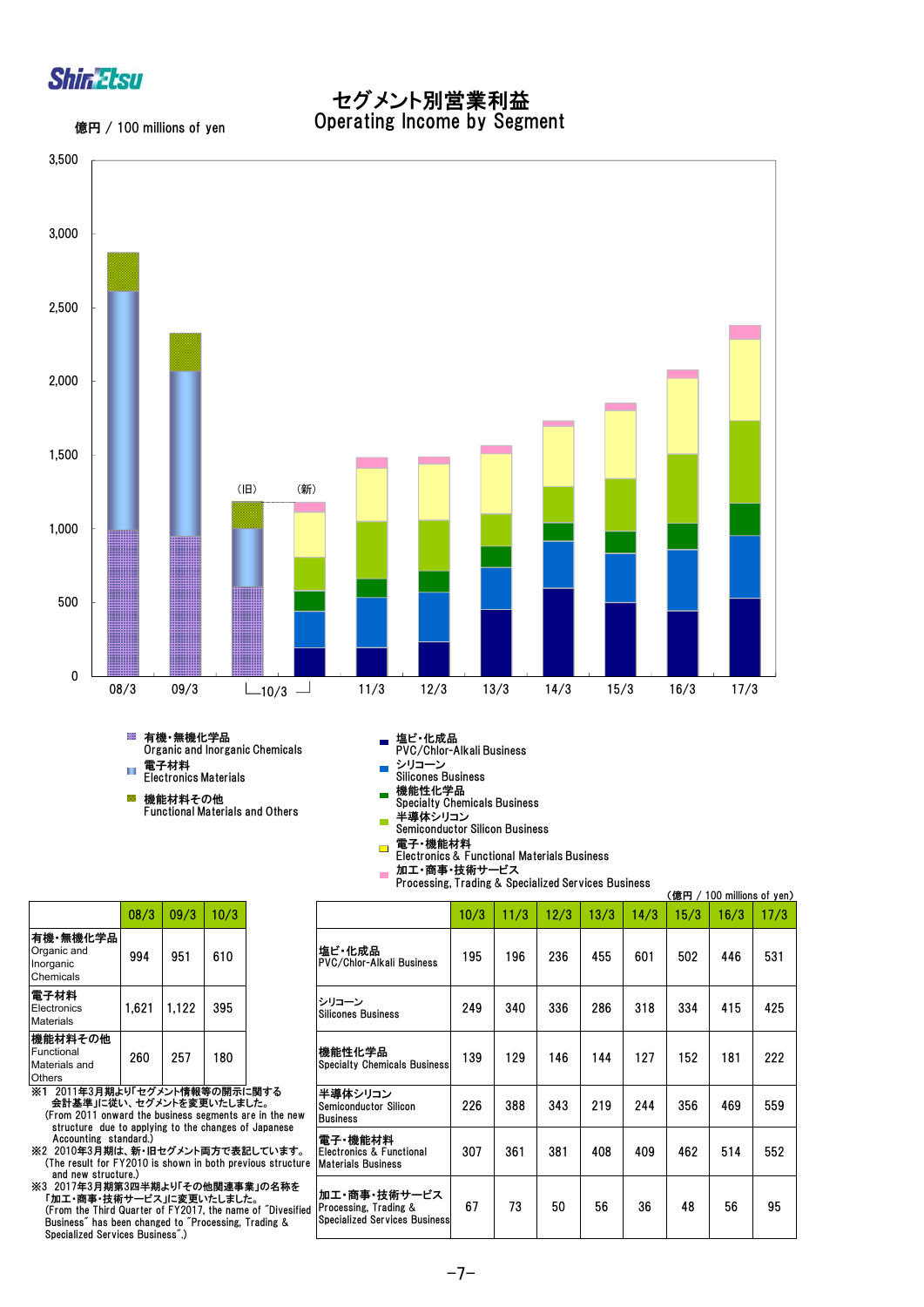

売上高経常利益率



|                                                                                         |      |      |      |      |      |      |      |      |      | $(\% )$ |
|-----------------------------------------------------------------------------------------|------|------|------|------|------|------|------|------|------|---------|
|                                                                                         | 08/3 | 09/3 | 10/3 | 11/3 | 12/3 | 13/3 | 14/3 | 15/3 | 16/3 | 17/3    |
| 売上高<br>経常利益率<br>Ordinary Income to<br><b>Net Sales Ratio</b>                            | 21.8 | 20.9 | 13.9 | 15.2 | 15.8 | 16.6 | 15.5 | 15.8 | 17.2 | 19.6    |
| 売上高<br>当期純利益率<br>Profit attributabe to<br>owners of parent to<br><b>Net Sales Ratio</b> | 13.3 | 12.9 | 9.1  | 9.5  | 9.6  | 10.3 | 9.7  | 10.2 | 11.6 | 14.2    |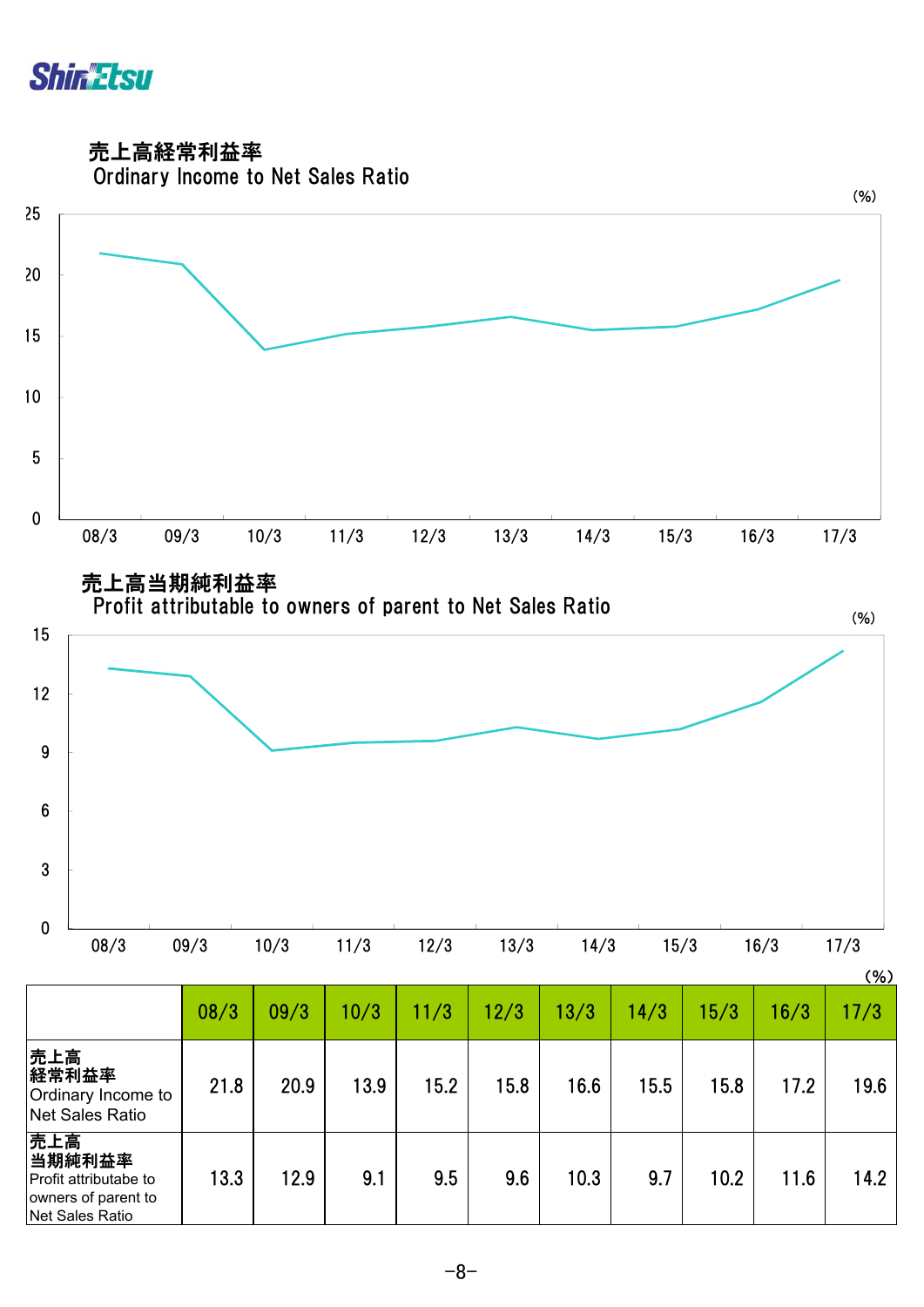

 総資産 Total Assets



|                               | 08/3   | 09/3                                     | 10/3 | 11/3 | 12/3 | 13/3 | 14/3   | 15/3   | 16/3   | 17/3   |
|-------------------------------|--------|------------------------------------------|------|------|------|------|--------|--------|--------|--------|
| 総資産<br>Total<br><b>Assets</b> | 19,185 | 16,849 17,691 17,841 18,098 19,209       |      |      |      |      | 21,989 | 24,523 | 25,100 | 26,556 |
| 純資産<br><b>Net</b><br>Assets   | 14.836 | $14,073$  14,742  14,694  14,945  16,231 |      |      |      |      | 18,221 | 20,127 | 20,804 | 21,900 |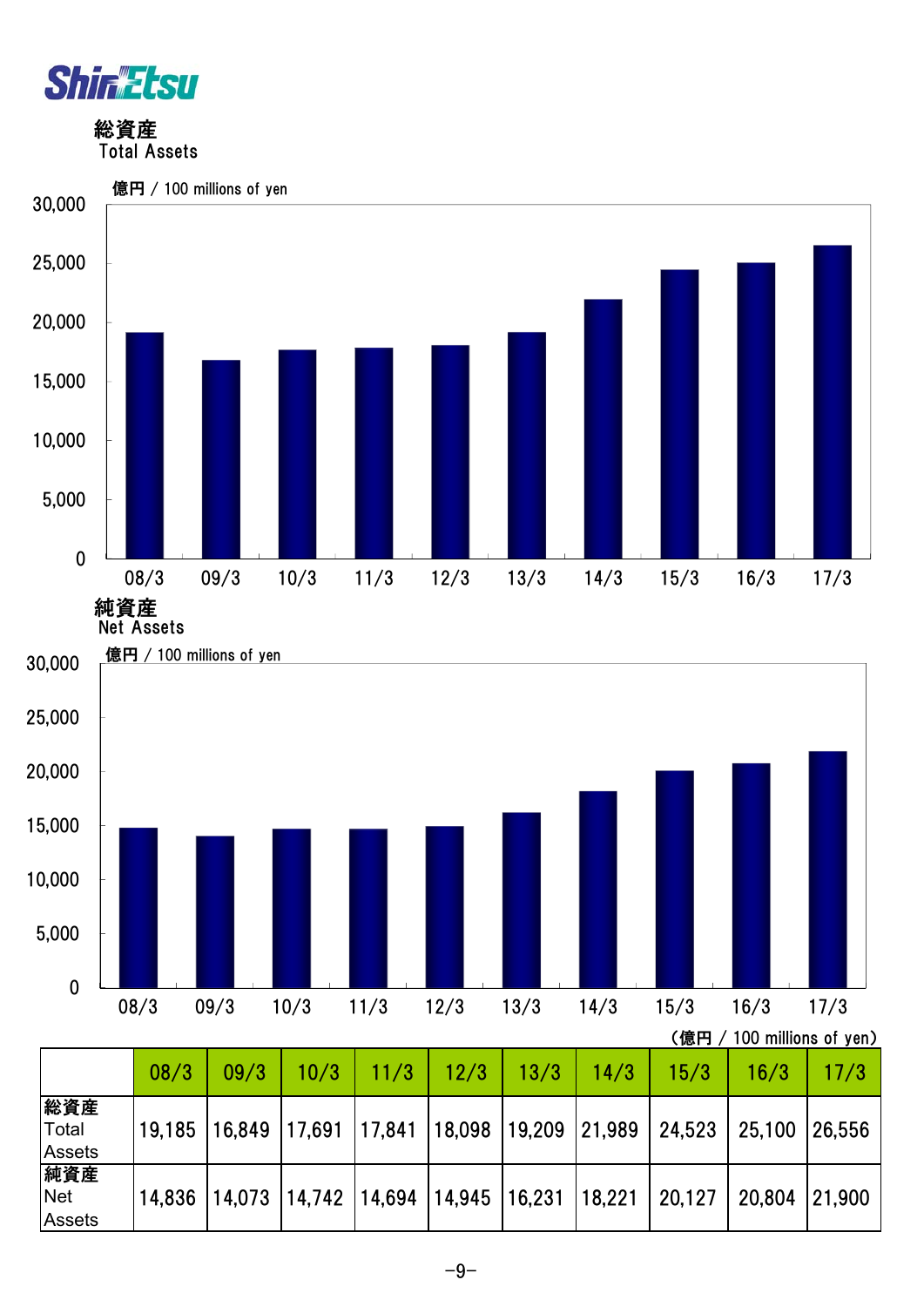

## 自己資本比率



 自己資本当期純利益率、総資産経常利益率 Return on Equity, Return (Ordinary Income) on Total Assets

(%)



|                                                                |      |      |      |      |      |      |      |      |      | (% ) |
|----------------------------------------------------------------|------|------|------|------|------|------|------|------|------|------|
|                                                                | 08/3 | 09/3 | 10/3 | 11/3 | 12/3 | 13/3 | 14/3 | 15/3 | 16/3 | 17/3 |
| 自己資本比率<br><b>Equity Ratio</b>                                  | 75.0 | 81.1 | 80.9 | 80.0 | 80.3 | 82.0 | 80.6 | 79.9 | 80.8 | 80.3 |
| 自己資本<br>当期純利益率<br>Return on Equity                             | 13.3 | 11.0 | 6.0  | 7.0  | 7.0  | 7.0  | 6.8  | 6.9  | 7.5  | 8.5  |
| 総資産<br>経常利益率<br>Return (Ordinary<br>Income) on Total<br>Assets | 15.9 | 13.9 | 7.4  | 9.0  | 9.2  | 9.1  | 8.8  | 8.5  | 8.9  | 9.4  |